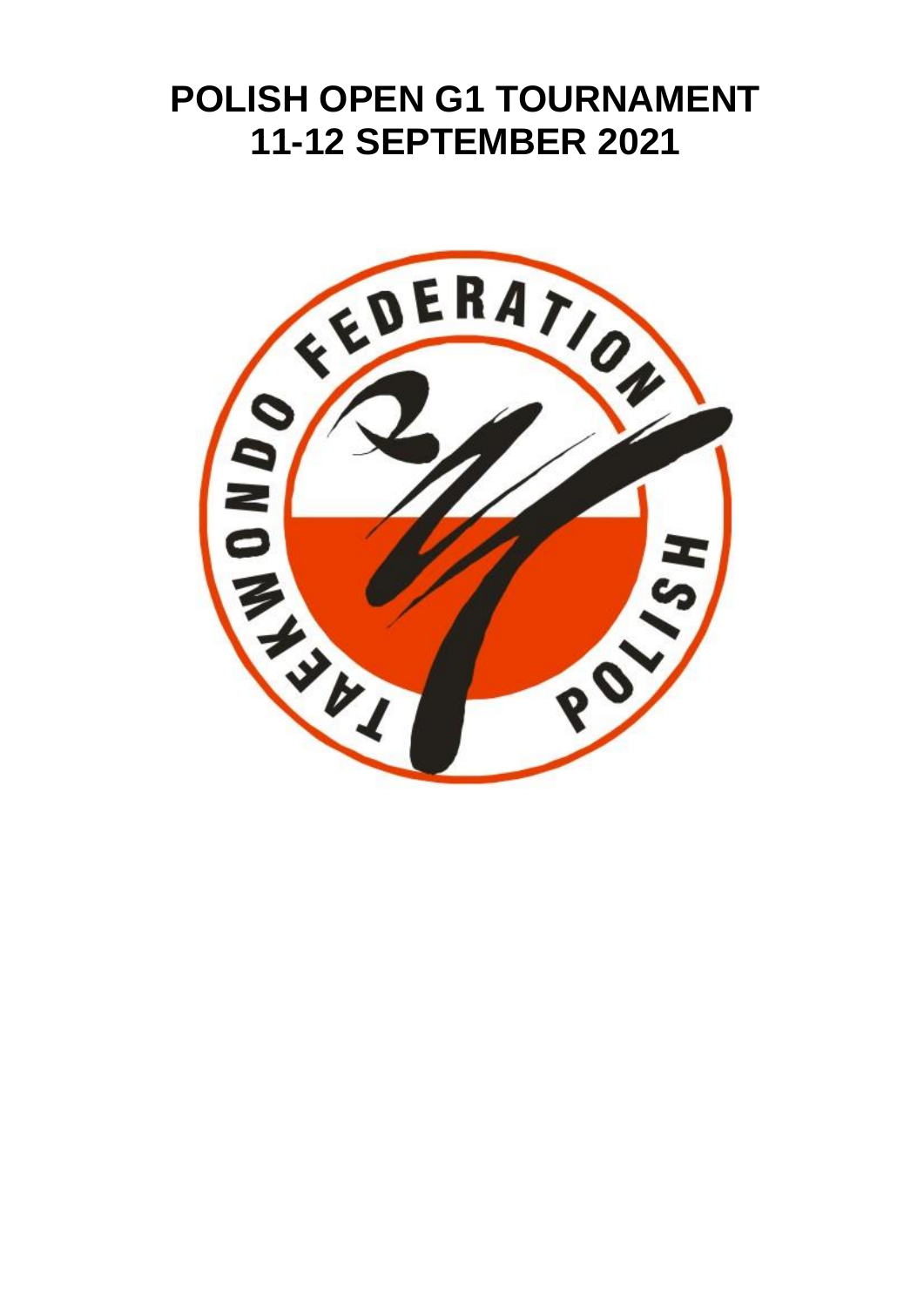

#### **Dear friends,**

On behalf of the Polish Taekwondo Federation, I welcome you to the Polish Open 2021 tournament. After an almost two-year break caused by the pandemic, we will be very pleased to see you and host you in Warsaw.

For our common safety, we decided to organize the competition in one place near the airport.

This year's Polish Open, as one of the first tournaments after the Tokyo Olympic Games, opens the way to the next ones. We want this event to be a success. We follow the highest standards of preparation to create the perfect atmosphere for all participating teams.

We hope you will spend a wonderful stay in Poland and charming Warsaw and spend time together with other members of the Taekwondo family.

We are waiting for confirmation of participation in this event by 31<sup>st</sup> August 2021 at the latest.

We hope that we can invite you to participate in Polish Open 2021 and wish you and your team many successes at this championship.

Yours sincerely,

**Artur Chmielarz** *President of Polish Taekwondo Federation*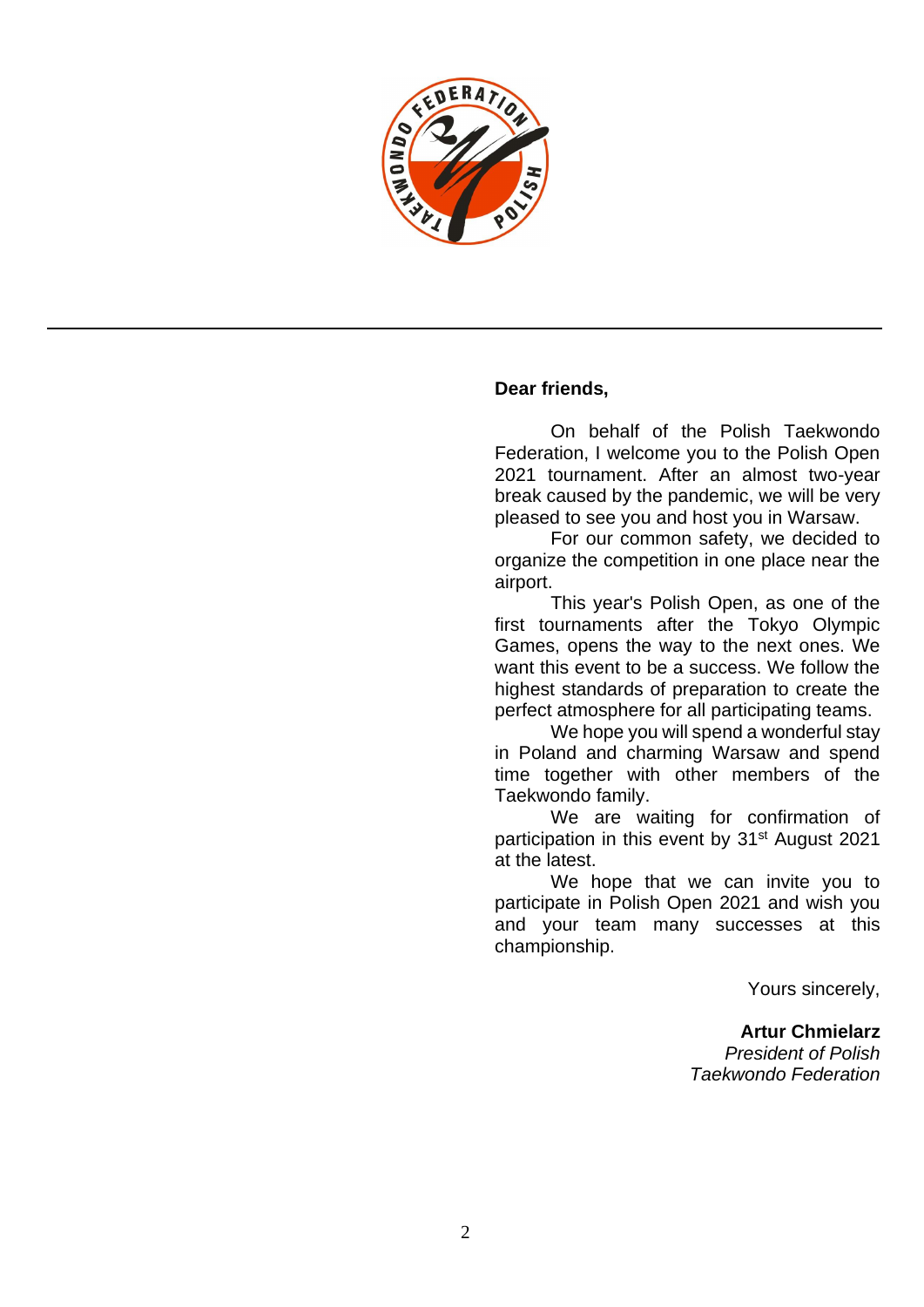# **SANCTIONED BY**

World Taekwondo 10th Floor, Booyoung Taepyung Building 55, Sejong-daero, Jung-gu, Seoul Republic of Korea 04513

# **ORGANIZER**

**Polish Taekwondo Federation** Nowowiejska Street 5/44 00-649 Warsaw [polishopen@pztaekwondo.pl](mailto:polishopen@pztaekwondo.pl)

### **WORLD RANKING**

G1 World Ranking is applicable at the Polish Open 2021

## **VENUE**

**Hotel Sangate,** address: Komitetu Obrony Robotnikow Street No. 32, Warsaw, Poland Location: 1600 m from the Chopin airport

## **COMPETITION DATES & SCHEDULE**

**12 September 2021**

## **REGISTRATION & ACCREDITATION**

**10-11 September 2021, Hotel Sangate** 10:00 – 13:00 hrs & 14:00-20:00 hrs all Juniors / Cadets / Seniors 11 September: 09:00 – 17:00 hrs ⚠**You need to BOOK an APPOINTMENT for Registration & Accreditation** ⚠**To BOOK your appointment please send e-mail to: polishopen@pztaekwondo.pl**

# **WEIGH-IN DATES, SCHEDULE & LOCATION**

**Hotel Sangate** 11 September: 10:00 – 17:00 hrs, all Seniors divisions

## **RANDOM WEIGH-IN**

Selected athletes must be present at 08:00 hrs sharp. The names of the athletes selected for the Random weigh-in will be published at 07:00 hrs on the competition day on the following (social) media platforms:

Facebook:<https://pl-pl.facebook.com/taekwondo.wt.poland/> WWW: <https://www.pztaekwondo.pl/>

## **DRAW SHEETS & BRACKET PUBLICATION**

The draw sheets and brackets will be daily published, one (1) day before the start of competition at 21:00 hrs on the following (social) media platforms: Facebook:<https://pl-pl.facebook.com/taekwondo.wt.poland/> WWW:<https://www.pztaekwondo.pl/>

## **SEEDING**

All athletes will be seeded according to the WT World ranking as per July 2021 (published in August 2021)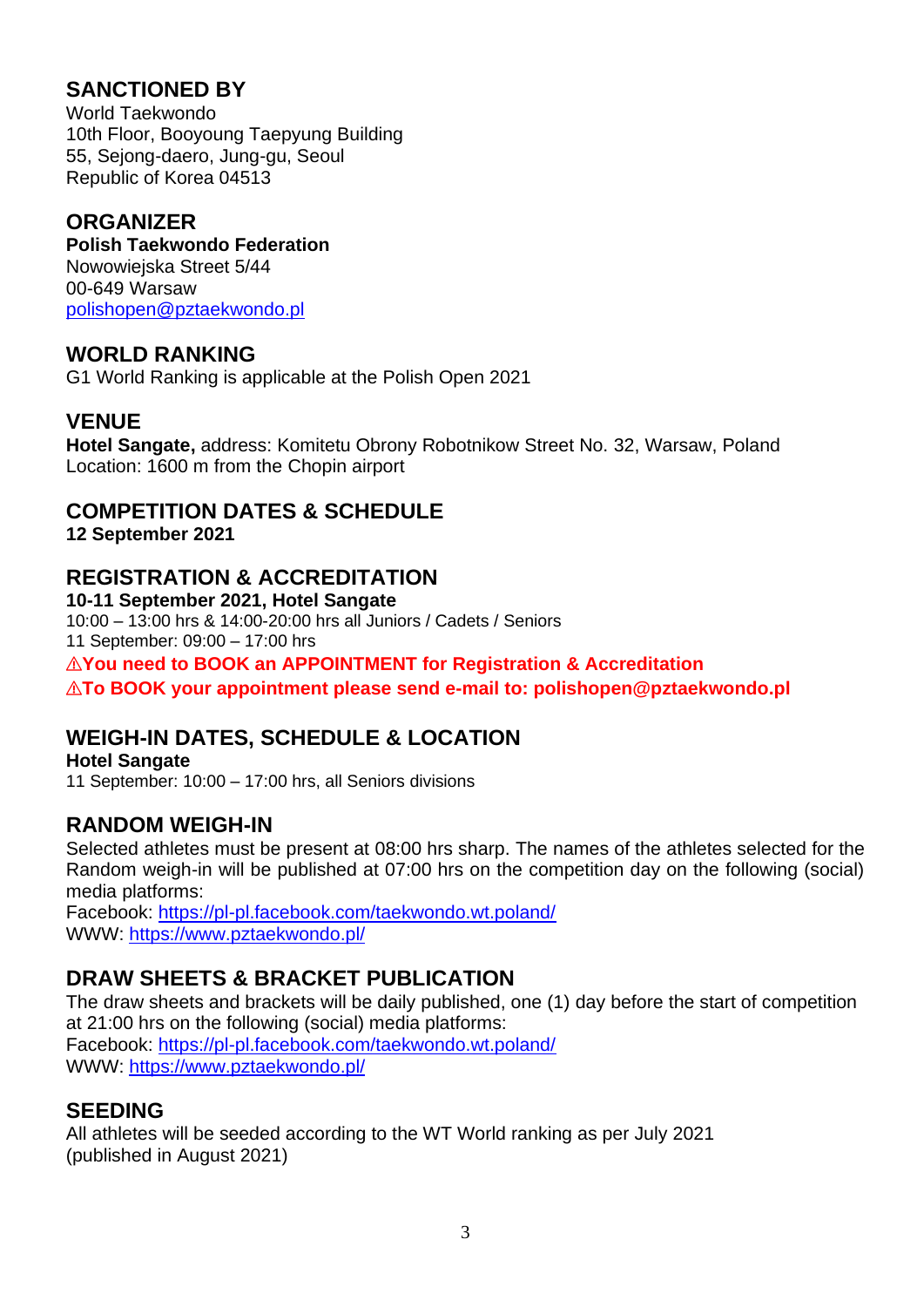# **COMPETITION RULES**

WT Competition Rules & Interpretation

## **COMPETITION SYSTEM**

Single elimination tournament system.

# **CONTEST TIME**

3 rounds of 2 minutes, 1-minute break between each round The WT Technical Delegate has the authority to adjust the contest time as he sees fit.

# **ELIGIBILITY REQUIREMENTS**

- 1. Holder of a valid 2021 WT Global Athlete License;
- 2. Member of the team/club of a pertinent Member National Association, recognized by Taekwondo Europe or World Taekwondo;
- 3. Holder of Taekwondo Dan certificate for Seniors.
- 4. An athlete in order to be eligible for participation must be born in 2004 or before. All competitors must prove their age by presenting their passport or identification card at the official weigh-in. For those athletes that are not adults, a written consent must be submitted (please find enclosed on the last pages) at the registration, signed by one of the parents or legal guardians, accepting their participation and all parts of the official invitation.

# **COACH ELIGIBILITY REQUIREMENTS**

- 1. Minimum age of 18 years;
- 2. Holder of the WT Coach License Level I Coach Certification or the respective CU Coach
- 1. License (granted by participation in a WT recognized CU Coach Seminar);
- 2. Holder of a valid 2021 WT Global Official License;
- 3. Coach is not allowed wearing Dobok.

# **MEDAL EVENTS**

The following medal events are applicable:

| <b>SENIORS DIVISIONS</b> |                                    |                        |                                    |  |  |
|--------------------------|------------------------------------|------------------------|------------------------------------|--|--|
| <b>Male division</b>     |                                    | <b>Female division</b> |                                    |  |  |
| Under 54 kg              | Not exceeding 54 kg                | Under 46 kg            | Not exceeding 46 kg                |  |  |
| Under 58 kg              | Over 54 kg and not exceeding 58 kg | Under 49 kg            | Over 46 kg and not exceeding 49 kg |  |  |
| Under 63 kg              | Over 58 kg and not exceeding 63 kg | Under 53 kg            | Over 49 kg and not exceeding 53 kg |  |  |
| Under 68 kg              | Over 63 kg and not exceeding 68 kg | Under 57 kg            | Over 53 kg and not exceeding 57 kg |  |  |
| Under 74 kg              | Over 68 kg and not exceeding 74 kg | Under 62 kg            | Over 57 kg and not exceeding 62 kg |  |  |
| Under 80 kg              | Over 74 kg and not exceeding 80 kg | Under 67 kg            | Over 62 kg and not exceeding 67 kg |  |  |
| Under 87 kg              | Over 80 kg and not exceeding 87 kg | Under 73 kg            | Over 67 kg and not exceeding 73 kg |  |  |
| Over 87 kg               | Over 87 kg                         | Over 73 kg             | Over 73 kg                         |  |  |

# **SPORT ENTRIES - ONLINE REGISTRATION**

Registration is only possible with a valid 2021 WT Global Licence (GAL issued by assigned GMS club, region and MNA Administrators only). Please find below the direct link to the WT GMS platform: [https://worldtkd.simplycompete.com](https://worldtkd.simplycompete.com/)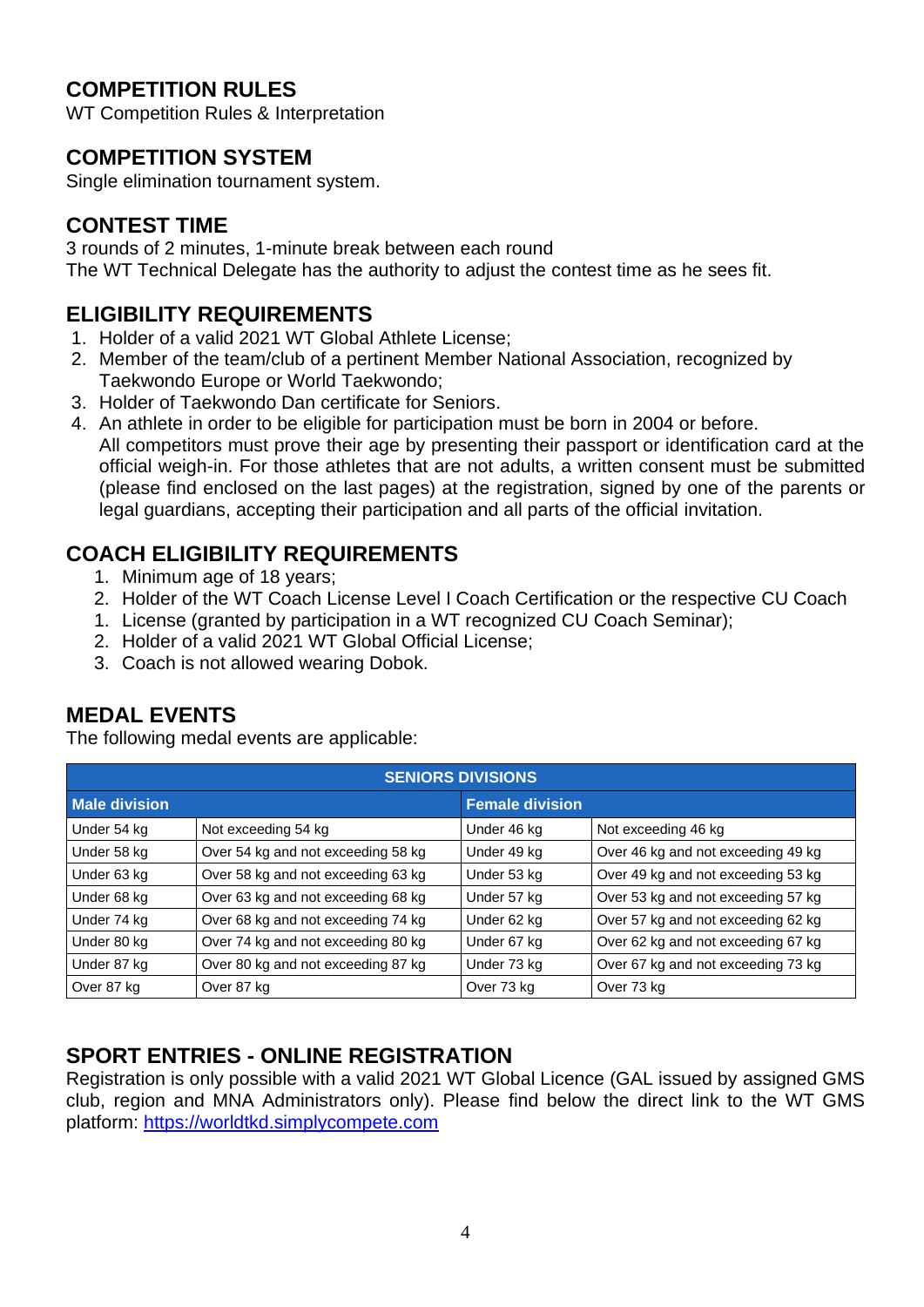### **REGISTRATION DEADLINE**

**31st August 2021, 23:59 CET**

This deadline is applicable for all sport entries, payments and submitting all required documents.

### **APPLICABLE FEES**

*Regular entry fee*: 100 euro per registered individual athlete After 31<sup>st</sup> August: 125 euro per registered individual athlete

#### *On-site Change of medal event (weight division) and/or other modifications*

50 euro for each amendment, payable at the registration desk. All changes after the registration deadline shall be done on-site.

#### *Protest fee*

200 euro

Any athlete registering on-line who does not take part in the competition and who has not been removed from the entry list before the deadline, is liable for paying his/her entry-fee in full. (For any athlete not presenting at registration, his/her team or official will be liable for ensuring full payment has been received, prior to the team's participation). If a team does not show up at the event and has not requested a participation cancellation before the deadline, it will be requested to settle the payment of the entry fees in full (100%).

### **BANK DETAILS**

All entry fees shall be transferred to the following bank account. All bank charges shall be borne by the participating teams (option OUR)

| Name of Organizer: | POLISH TAEKWONDO FEDERATION        |
|--------------------|------------------------------------|
| Name of the Bank:  | <b>MILLENIUM Bank</b>              |
| IBAN:              | PL12 1160 2202 0000 0003 6401 8793 |
| <b>SWIFT:</b>      | <b>BIGBPLPW</b>                    |

### **NO REFUND**

The Organizing Committee does not refund entry fees paid.

### **SPORT EQUIPMENT**

*PSS – system* Daedo International Generation 2, with electronic headgear are provided by the OC.

#### *Dobok and protective equipment*

Athletes can only use WT recognized products while participating at the event. See a list of recognized products at:<http://www.worldtaekwondo.org/wtf-partners/recognized/>

Only WT-recognized equipment is allowed groin-, forearm-, shin-, mouthpiece, Daedo sensor socks and gloves shall be brought by the contestants, which is compulsory. Sensor socks will not be provided by the organization. Daedo Sensor socks will be also on sale at the sport hall.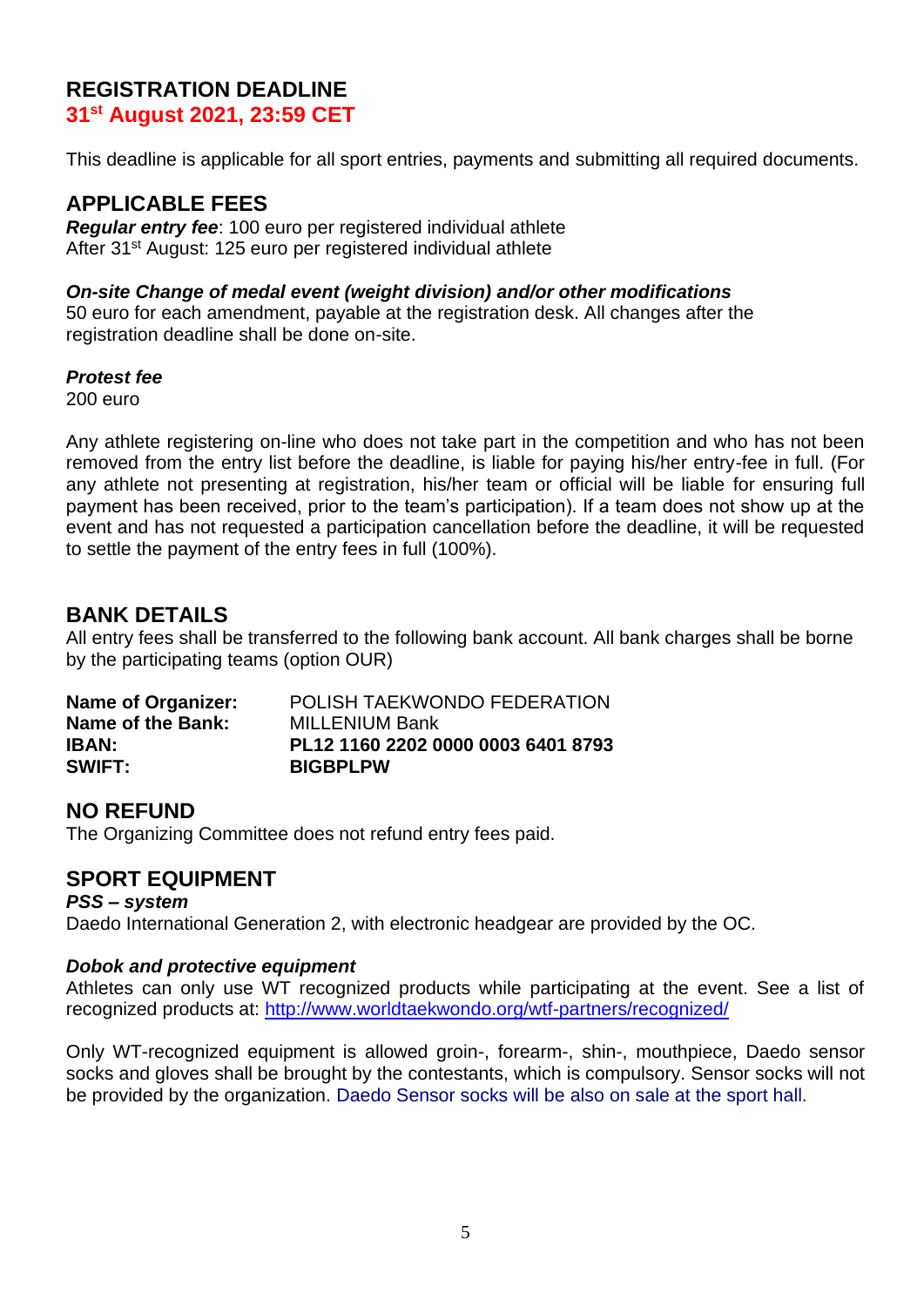# **FIELD OF PLAY REGULATIONS**

By accepting an accreditation card, all accredited persons agree to comply with the Field of Play regulations applicable at Taekwondo events. Only the competitors and their coaches will have admittance with valid accreditations to the contest areas.

# **AWARDS**

### *Individual awards*

1<sup>st</sup> place – gold medal and certificate

2<sup>nd</sup> place – silver medal and certificate

3<sup>rd</sup> place – two bronze medals and certificate

Trophies will be awarded for the top 3 teams. All participants will receive a certificate of participation.

# **MEDICAL AND ANTI-DOPING**

### *Applicable doping rules*

The WT Anti-Doping Rules and the WADA Anti-Doping Code are applicable. Compulsory random doping tests will be conducted among the all athletes. World Taekwondo and/or WADA may carry out random out-of-competition testing prior to the event. Therefore, all participating contestants are required to submit their latest and most accurate Athlete Location (Whereabouts Info) Forms to WT.

### *Therapeutic Use Exemption*

Athletes who take any substance or medicine listed in the "Prohibited List" of the WT Anti-Doping Rules and WADA Anti-Doping Code for therapeutic purposes are requested to visit the website of WADA and make online filing of their TUE applications on ADAMS. Report TUE applications also to the WT Sport Department via [marcoienna@worldtaekwondo.org.](mailto:marcoienna@worldtaekwondo.org)

### *ADAMS login*

For ADAMS login, please contact National Anti-Doping Organization (NADO) in your country or WT Sport Department at marcoienna@worldtaekwondo.org

### *For more details, please visit*

http://www.wada-ama.org/en/ADAMS/ http://www.worldtaekwondo.org/medical-antidoping/ anti-doping/therapeutic-use-exemptions-tues/ Some contestants chosen at random will be tested.

# **MEDIA AND PRESS**

### *Media accreditation*

Registered media and press officials or official photographers are entitled to receive a media and press accreditation card. For more information please contact the Polish Taekwondo Federation at [polishopen@pztaekwondo.pl](mailto:polishopen@pztaekwondo.pl)

### *Photo positions*

All accredited photographers are only allowed to use the designated photo positions while working in the Field of Play. By accepting a media and press accreditation, the accredited person agrees to follow at all times the instructions of the Polish Taekwondo Federation and Press officer.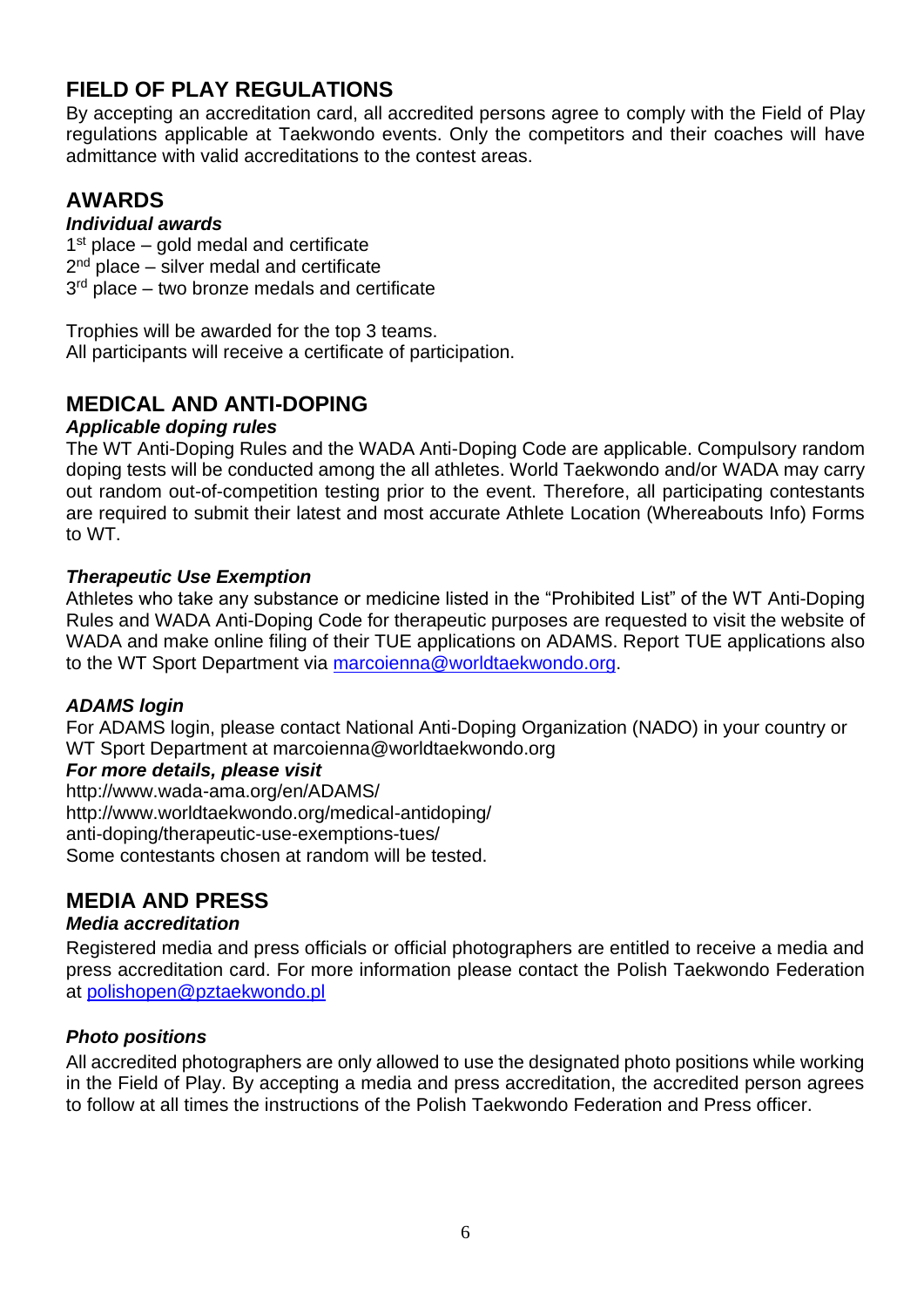## **ACCOMMODATION & TRANSPORTATION**

The Organizing Committee shall provide transportation between the airport and hotel and viceversa.

**Due to Covid-19 all accredited national teams participating at the event shall mandatorily book their hotel accommodation via the Organizing Committee. Any athlete or team members that do not comply with this regulation will NOT be able to participate at the event.**

### **INDEMNITIES**

It is the responsibility of each registering team to ensure that their athletes and team officials have filled out the indemnification forms correctly and have duly signed them, thereby indemnifying WT, WTE, the Organizing Committee and all other officials and athletes from any claims of injuries, losses or otherwise arising in the course of participation at the G1 Polish Open Taekwondo Tournament 2021 or any activities linked therewith.

It is the responsibility of each registered team to ensure and guarantee that sufficient insurance coverage has been arranged for all athletes, team officials and other participants. Without sufficient insurance coverage, teams will not be allowed to compete.

Please fill out the Personal Indemnity Forms and return them to the Organization Committee before 31<sup>st</sup> August 2021. Each participant (athletes, team officials, etc.) has to fill out the indemnification form.

### **MEDICAL INSURANCE**

All participating athletes, coaches and team officials shall have mandatory a medical insurance that covers medical care and in case of emergency repatriation to home country. All relevant documents proving that such an insurance is present, including insurance policy papers, should be taken to the event in case a medical situation occurs.

### **COVID-19 OUTBREAK**

#### *General*

The OC cannot predict the developments in the next comings months with regard to the Corona COVID-19 outbreak in Europe. The teams have to bear in mind that due to the uncertain nature of the Corona COVID-19 outbreak and sole authority of each government on how to respond, restrictions to access the Host country may be applicable. It is the responsibility of each and every participating team to make sure they meet all entry requirements in order to enter the Host country and to monitor the Poland policy with regard to entry policies.

#### *Sufficient insurance*

The teams are strongly urged and advised to make sure to have their own sufficient travel, cancellation and medical insurance.

#### *Liability*

In this respect, please be informed that the OC shall not and cannot be held liable for any expenses and costs incurred by the teams for travelling to the event in case of cancellation of the event due to (further) outbreak of the Corona COVID-19 virus in the Host Country. The teams are strongly urged and advised to make sure to have their own sufficient travel, cancellation and medical insurance. The OC shall not accept any claims or requests for compensation in case of cancellation of the event.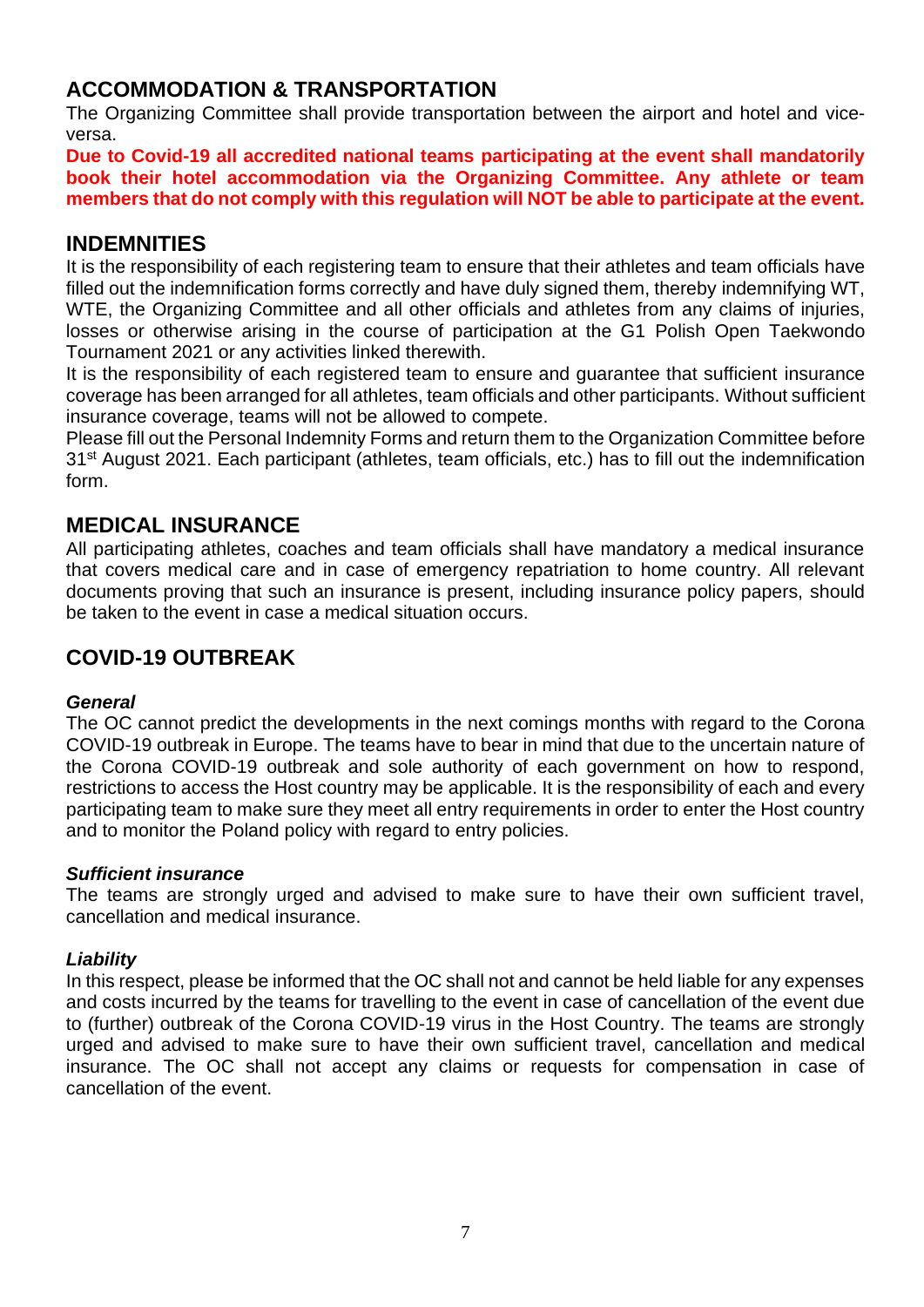### *Social media platforms*

Polish Open G1 is present at the following social media platforms: Facebook:<https://pl-pl.facebook.com/taekwondo.wt.poland/> www.<u>https://www.pztaekwondo.pl/</u>

# **TIMETABLE**

*(subject to change)*

| <b>DATE</b>  | <b>TIME</b>         | <b>EVENT</b>                                               |  |
|--------------|---------------------|------------------------------------------------------------|--|
| 10 September | $14:00 - 20:00$ hrs | Registration & Accreditation                               |  |
| 11 September | $09:00 - 14:00$ hrs | Registration & Accreditation                               |  |
|              | $10:00 - 17:00$ hrs | Weigh in Seniors athletes competing on Sunday 12 September |  |
|              | $13:00 - 14:00$ hrs | Lunch break                                                |  |
|              | 21:00 hrs           | Publication of draw sheets Competition Day 1               |  |
| 12 September | 07:00 hrs           | Publication random weigh in                                |  |
|              | 08:00 hrs           | Start random weigh in                                      |  |
|              | $09:00 - 13:00$ hrs | Start G1 event competition                                 |  |
|              | $13:00 - 14:00$ hrs | Lunch break                                                |  |
|              | $14:00 - 21:00$ hrs | Competition and awarding ceremony                          |  |

The Organizer reserves the right to alter or cancel the event in the case of unforeseen circumstances (i.e. new Covid-19 restrictions)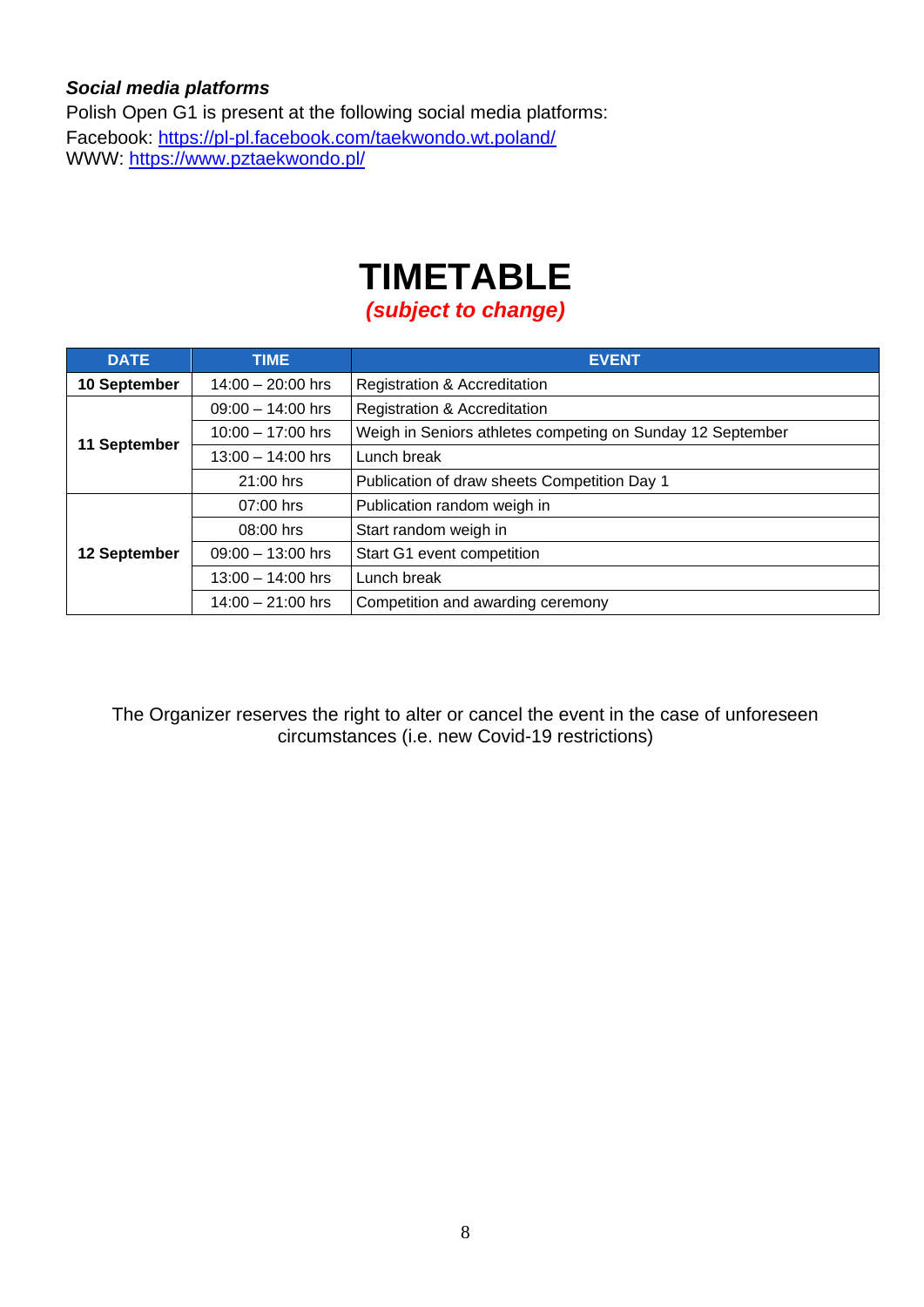#### **PERSONAL INDEMNIFICATION FORM**

THIS INDEMNIFICATION, HOLD HARMLESS, RELEASE AND CONSENT NOT TO SUE executed this

on:  $(insert date of signing)$ .

I, the undersigned, certify that I will indemnify, hold harmless and release the World Taekwondo Europe, World Taekwondo and the Organizing Committee, its executive board members, directors, officers, members, employees, consultants, agents, attorneys, contractors (including without limitation sponsors, suppliers, licensees and other representatives (each, an "Indemnitee" and, collectively, "Indemnitees"), from and against any and all damages, injuries, penalties, fines, claims, suits, liabilities, costs, attorneys' fees court costs and expenses of every kind and nature suffered by or asserted against the Indemnitee as a direct or indirect result of participating in the G1 Polish Open Taekwondo Tournament 2021 in the broadest sense of the word.

By signing and submitting the form below, I accept and agree to the terms and covenants contained in this Indemnification, hold harmless, release and consent not to sue. I verify that by signing and submitting this form, that I have read and agree to all of the terms and conditions provided above.

#### **Name:**

**Date:**

#### **Signature:**

*In case the person involved is a minor, the legal guardian has to sign:*

**Name:**

**Relation towards the minor:**

**Date:**

**Signature:**